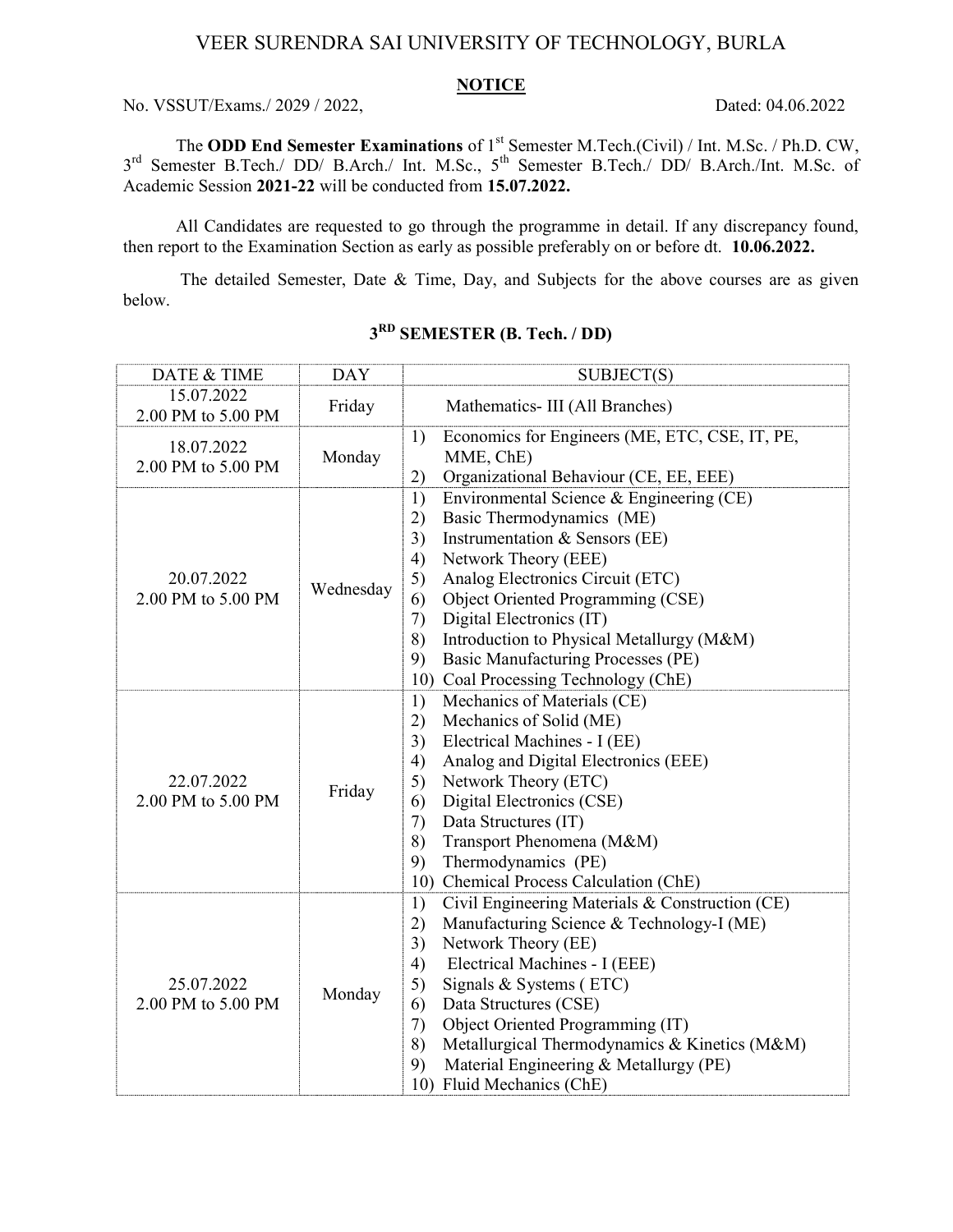## 5<sup>TH</sup> SEMESTER (B.Tech. / DD)

| DATE & TIME                       | <b>DAY</b> | $\mathcal{L}$ . The state $\mathcal{L}$ is the state $\mathcal{L}$<br>SUBJECT(S)                                                                                                                                                                                                                                                                                                                                                                                                           |
|-----------------------------------|------------|--------------------------------------------------------------------------------------------------------------------------------------------------------------------------------------------------------------------------------------------------------------------------------------------------------------------------------------------------------------------------------------------------------------------------------------------------------------------------------------------|
| 15.07.2022<br>9.30 AM to 12.30 PM | Friday     | Geotechnical Engineering - II (CE)<br>1)<br>Fluid Dynamics and Hydraulic Machines (ME)<br>2)<br>3) Power Electronics (EE)<br>4) Communication System - I (EEE)<br>5) Digital Signal Processing (ETC)<br>6) Operating Systems (CSE)<br>7) Design and Analysis of Algorithms (IT)<br>8) Design of Machine Elements (PE)<br>9) Iron Making (MME)<br>10) Heat Transfer (ChE)                                                                                                                   |
| 18.07.2022<br>9.30 AM to 12.30 PM | Monday     | 1) Reinforced Concrete Design (CE)<br>2) Manufacturing Science & Technology - II (ME)<br>3) Signal & System (EE)<br>4) Power System $-I$ (EEE)<br>5) Microprocessor and Microcontroller (ETC)<br>6) Database Management Systems (CSE)<br>7) Operating Systems (IT)<br>8) Inspection & Metrology (PE)<br>9) Heat Treatment (MME)<br>10) Mass Transfer $-I$ (ChE)                                                                                                                            |
| 20.07.2022<br>9.30 AM to 12.30 PM | Wednesday  | 1) Fluid Dynamics (CE)<br>2) Machine Design $-I(ME)$<br>3) Control System $-I$ (EE)<br>4) Microprocessor & Microcontroller Theory & Applications<br>(EEE)<br>5) Industrial Electronics/ Control Systems (ETC)<br>6) Computer Architecture (CSE)<br>7) Web Technology (IT)<br>8) Tool Design (PE)<br>9) Deformation Behaviour of Materials (MME)<br>10) Chemical Reaction Engineering - I (ChE)                                                                                             |
| 22.07.2022<br>9.30 AM to 12.30 PM | Friday     | 1) Advanced Surveying/ Industrial Waste Treatment (CE)<br>2) Machine Dynamics - II (ME)<br>3) Electric Power Transmission & Distribution (EE)<br>4) Power Electronics (EEE)<br>5) Integrated Circuits and Systems (ETC)<br>Computer Graphics (CSE)<br>6)<br>7) Formal Language & Automata Theory (IT)<br>8) Production Planning & Control/ Maintenance Engineering<br>and Management (PE)<br>9) Powdered Metallurgy and Composite Materials (MME)<br>10) Chemical Process Technology (ChE) |
| 25.07.2022<br>9.30 AM to 12.30 PM | Monday     | 1) Financial Management, Cost Analysis & Ratio Analysis<br>(ETC/IT/ME/MME/PE)<br>2) Professional Ethics, Professional Laws and Human Values<br>(CE/EE/EEE/ChE/CSE)                                                                                                                                                                                                                                                                                                                         |
| 27.07.2022<br>9.30 AM to 12.30 PM | Wednesday  | 1) Remote Sensing and GIS/Waste Management<br>CAD & CAM<br>2)<br>Biomedical Instrumentation<br>3)<br>Electromagnetic Field Theory<br>4)<br>5) VLSI Engineering<br>6) Operating System<br>Data Structure<br>7)<br>8) Mechatronics<br><b>Industrial Pollution Control</b><br>9)                                                                                                                                                                                                              |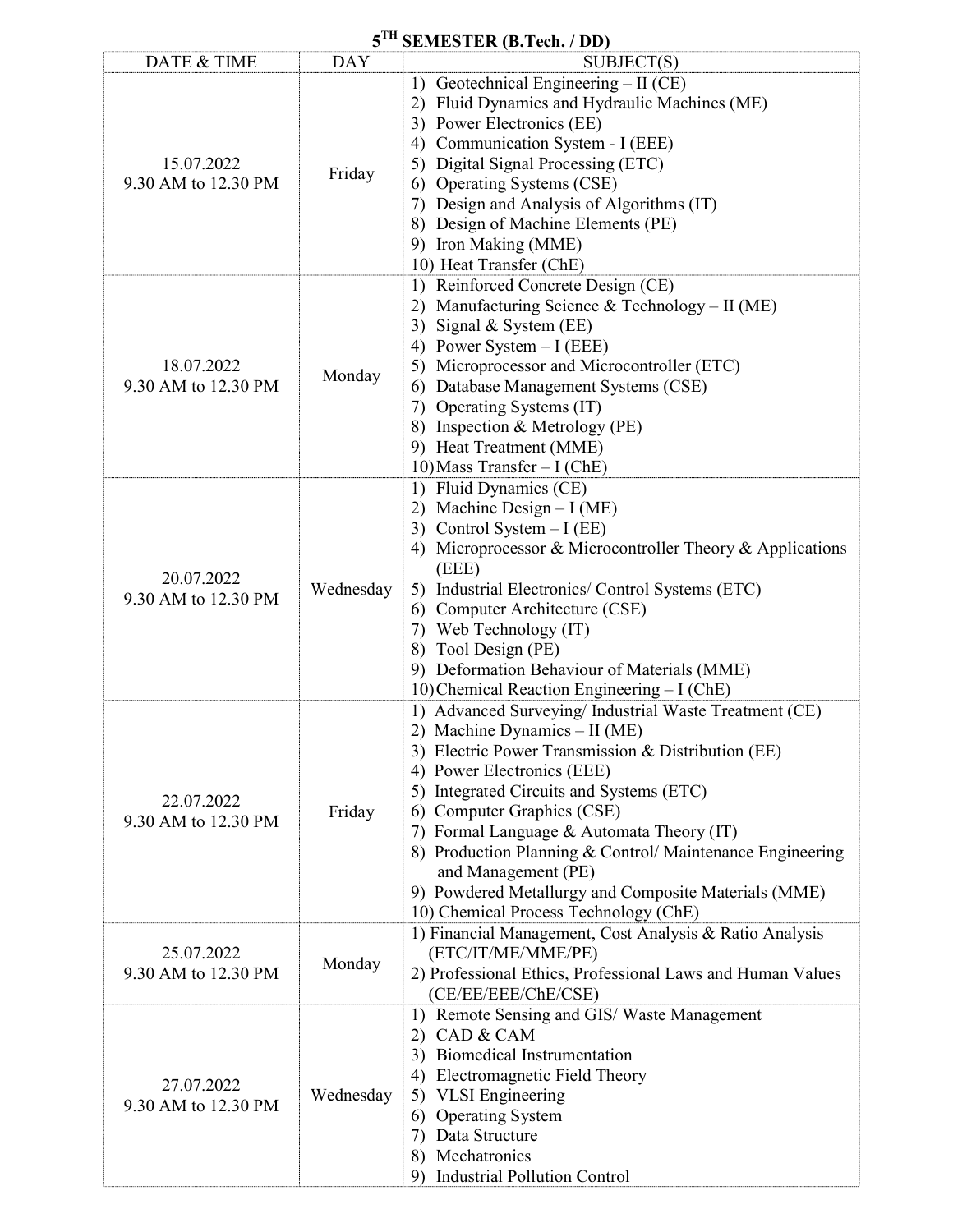| <b>SEMESTER</b>                                  | DATE & TIME                       | <b>DAY</b> | SUBJECT(S)                                                                          |
|--------------------------------------------------|-----------------------------------|------------|-------------------------------------------------------------------------------------|
| 1 <sup>ST</sup><br><b>SEMESTER</b><br>Int. M.Sc. | 15.07.2022                        | Friday     | Physics-I (Thermodynamics)                                                          |
|                                                  | 9.30 AM to 12.30 PM               |            |                                                                                     |
|                                                  | 18.07.2022                        | Monday     | Chemistry $-I$                                                                      |
|                                                  | 9.30 AM to 12.30 PM               |            |                                                                                     |
|                                                  | 20.07.2022<br>9.30 AM to 12.30 PM | Wednesday  | <b>Environmental Science</b>                                                        |
|                                                  | 22.07.2022                        |            | Mathematics $-1$                                                                    |
|                                                  | 9.30 AM to 12.30 PM               | Friday     |                                                                                     |
|                                                  | 15.07.2022                        |            | 1) Mathematical Physics - I (Physics/ Math.)                                        |
|                                                  | 2.00 PM to 5.00 PM                | Friday     | 2) Physical Chemistry - I (Chemistry)                                               |
|                                                  | 18.07.2022                        | Monday     | 1) Mechanics (Physics/ Mathematics)                                                 |
|                                                  | 2.00 PM to 5.00 PM                |            | 2) Organic Chemistry - I (Chemistry)                                                |
| 3 <sup>RD</sup><br><b>SEMESTER</b><br>Int. M.SC. | 20.07.2022<br>2.00 PM to 5.00 PM  | Wednesday  | 1) Analog Electronic Systems & Applications                                         |
|                                                  |                                   |            | (Physics)                                                                           |
|                                                  |                                   |            | 2) Inorganic Chemistry - I (Chemistry)                                              |
|                                                  |                                   |            | 3) Mathematics - III (Mathematics)                                                  |
|                                                  | 22.07.2022<br>2.00 PM to 5.00 PM  | Friday     | 1) Programming in C (Physics/ Mathematics)<br>2) Fundamental of Materials Chemistry |
|                                                  |                                   |            | (Chemistry)                                                                         |
|                                                  |                                   | Friday     | 1) Nanomaterials and Applications (Physics)                                         |
|                                                  | 15.07.2022                        |            | 2) Solid State Chemistry (Chemistry)                                                |
|                                                  | 9.30 AM to 12.30 PM               |            | 3) Introduction to Probability & Statistics                                         |
|                                                  |                                   |            | (Mathematics)                                                                       |
|                                                  |                                   | Monday     | 1) Quantum Mechanics and Application                                                |
|                                                  | 18.07.2022                        |            | (Physics)                                                                           |
| 5 <sup>TH</sup><br><b>SEMESTER</b>               | 9.30 AM to 12.30 PM               |            | 2) Polymer Chemistry (Chemistry)<br>3) Hydrodynamics (Mathematics)                  |
|                                                  |                                   |            | 1) Solid State Physics (Physics)                                                    |
| Int. M.SC.                                       | 20.07.2022                        | Wednesday  | 2) Bio-Inorganic Chemistry (Chemistry)                                              |
|                                                  | 9.30 AM to 12.30 PM               |            | 3) Introduction to Mathematical Methods                                             |
|                                                  |                                   |            | (Mathematics)                                                                       |
|                                                  |                                   | Friday     | 1) Physics of Devices & Communications                                              |
|                                                  | 22.07.2022                        |            | (Physics)                                                                           |
|                                                  | 9.30 AM to 12.30 PM               |            | 2) Analytical Instrumentation Methods                                               |
|                                                  |                                   |            | (Chemistry)                                                                         |
|                                                  |                                   |            | 3) Elementary Graph Theory (Mathematics)                                            |

#### PROGRAMME FOR INT. MSC/ Ph.D. CW